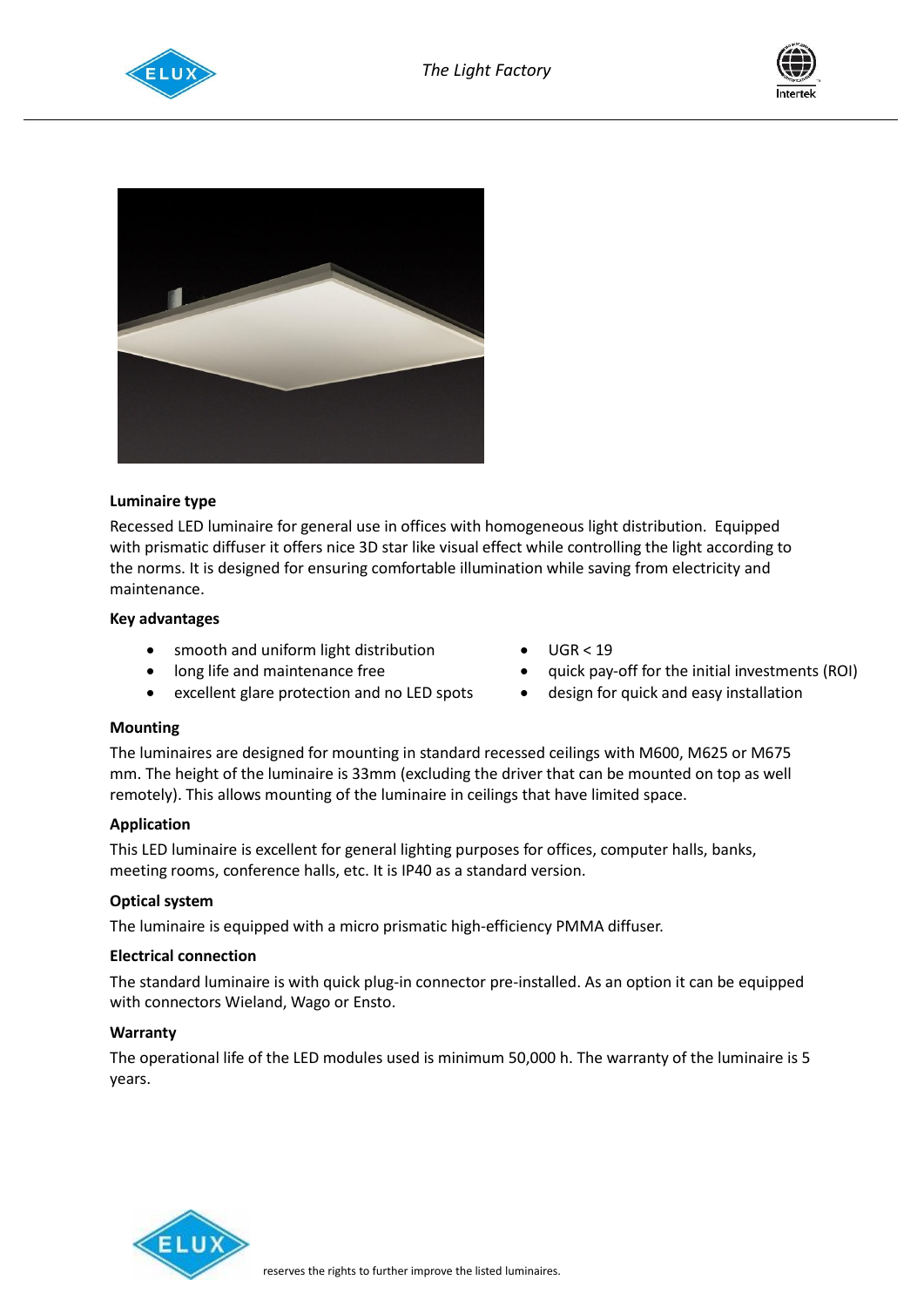# **Technical Specification\***

\*All specifications are for Philips components

| <b>PRODUCT REVIEW</b>             |                                |
|-----------------------------------|--------------------------------|
| Technology                        | LED                            |
| Dimmable                          | No                             |
| <b>Type</b>                       | Integrated LED                 |
| Mount                             | Recessed                       |
| Control gear type                 | Electronic                     |
| Housing material                  | Steel                          |
| Lumen maintenance L70/B50,L80/B10 | 50 000                         |
| Photo biological Risk Group       | 0                              |
| Luminaire efficacy (lm/W)         | 136                            |
| <b>SDCM</b>                       | 3                              |
| Fixture Luminous Flux (lm)        | 4300                           |
| Glare control                     | UGR < 19                       |
| Color temperature (K)             | 4000                           |
| IP                                | 40                             |
| IK                                | 07                             |
| <b>GENERAL DATA</b>               |                                |
| Ordering No                       | 1110010112710101020300001      |
| Product name                      | <b>TMA SLIM</b>                |
| <b>General applications</b>       | Offices, banks, computer halls |
| Sales pack quantity               | $\mathbf{1}$                   |
| Operating temperature range (°C)  | 25                             |
| Housing color                     | White RAL 9016                 |
|                                   |                                |
| <b>ELECTRICAL DATA</b>            |                                |
| Luminaire Input Power (W)         | 31.5                           |
| Inrush duration $(\mu s)$         | 255                            |
| Inrush current (A)                | 21                             |
| Drive current (mA)                | 320                            |
| Max luminaires per 10A C Breaker  | 20                             |
| Max luminaires per 13A C breaker  | 27                             |
| Max luminaires per 16A C Breaker  | 34                             |
| Max luminaires per 20A C breaker  | 41                             |
| Max luminaires per 10A B breaker  | 12                             |
| Max luminaires per 13A B breaker  | 16                             |
| Max luminaires per 16A B breaker  | $100\% \le 20$                 |
| Max luminaires per 20A B breaker  | 25                             |
| CRI                               | > 80                           |
| <b>Electrical protection</b>      | Class I                        |
| Glow wire test (°C)               | 850                            |
| Lamp energy label (class)         | $A++$                          |
| Nominal input voltage             | 220240                         |

![](_page_1_Picture_3.jpeg)